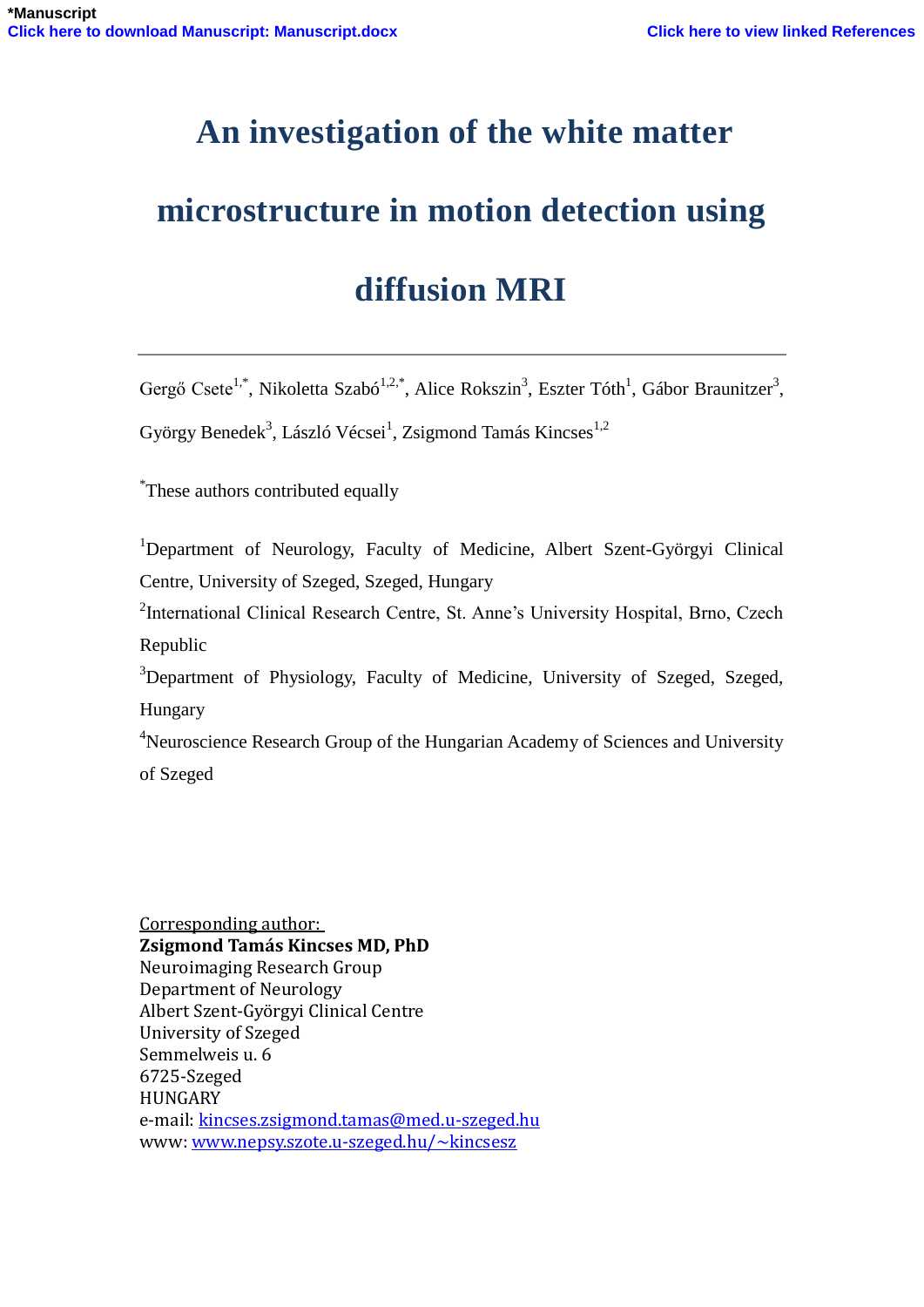### **Abstract**

One of the most widely investigated functions of the brain is vision. Special attention is often paid to motion detection and its modulation by attention, while still little is known about the structural background of this function. Therefore, we examined the white matter microstructural background of coherent motion detection. A random-dot kinematogram paradigm was used to measure individuals" sensitivity to movement coherence. Correlation was calculated between the motion detection threshold and white matter microstructure as measured by high angular resolution diffusion MRI. The Track Based Spatial Statistics method was used to address these correlations and probabilistic tractography to reveal the connection of identified regions. Significant positive correlation was found between the behavioural data and the local FA in the posterior part of the right superior frontal gyrus, right juxta-cortical superior parietal lobule, left parietal white matter, left superior temporal gyrus and the left optic radiation. Probabilistic tractography identified pathways that are highly similar to the segregated attention networks, which have a crucial role in the paradigm. This study calls attention to the structural determinant of a behavioural function.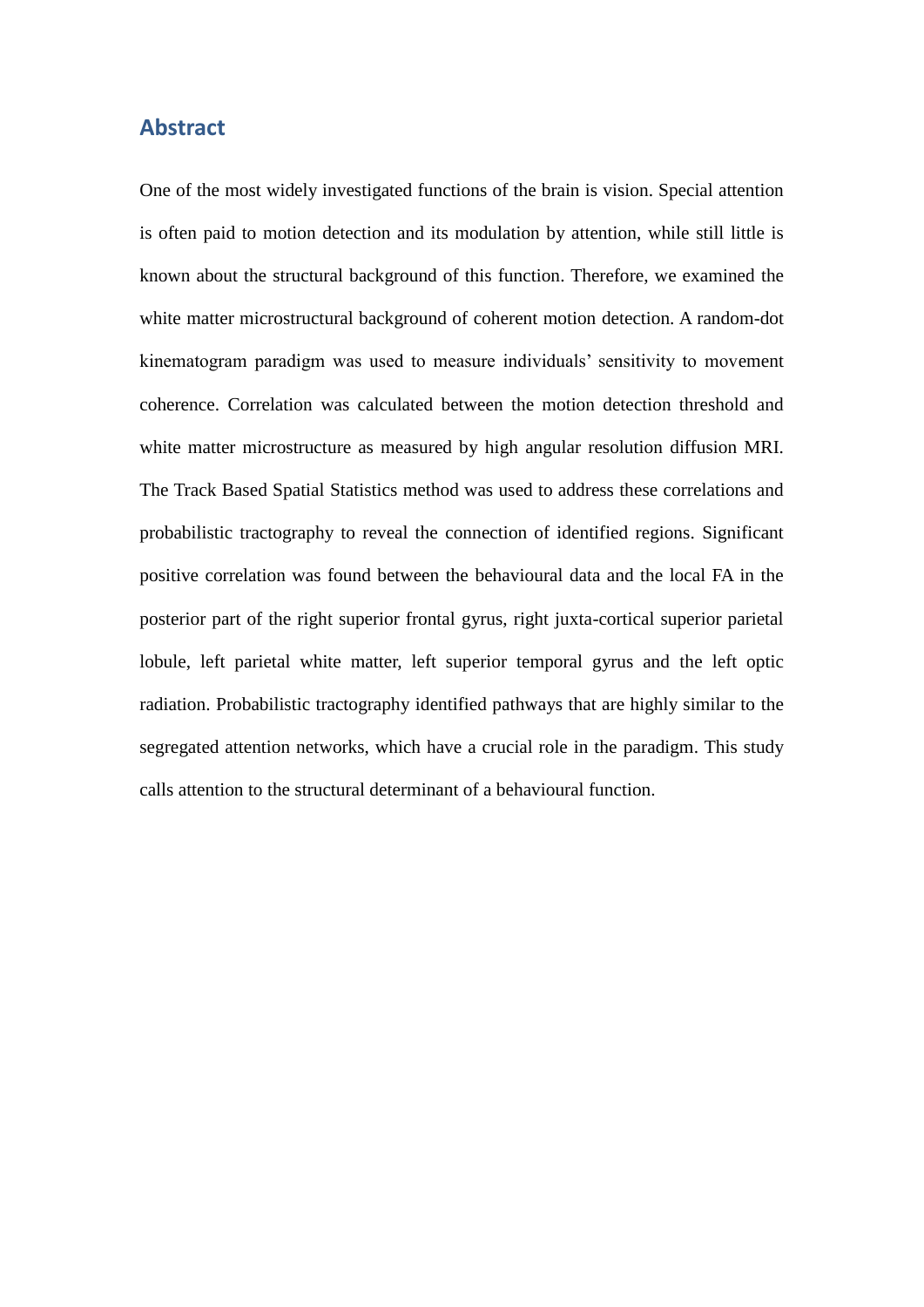## **Introduction**

The neural substrate of motion-sensitivity is located in different level of the visual system. Electrophysiological investigations showed that in the retina, ganglion cells react differently to moving lights, one of the subgroups respond with activation while the other one produced a decreased firing in response (Sivyer et al., 2010). Similarly, the lateral geniculate nucleus (LGN) (Stanley et al., 2012), striate cortex (Beckett et al., 2012) and some peri- and parastriate areas (Larsson et al., 2010; Sary et al., 1995) respond to a dot when moving across the neurons' receptive fields. The higher levels of perception, such as global motion recognition seems to be located in the middle temporal area (MT), medial superior temporal cortex (MST), and the fundus of the superior temporal cortex (FST), that are similar in monkeys and humans (Morrone et al., 2000), and was suggested to make up a complex: V5/MT+ (Boussaoud et al., 1990; Morrone et al., 2000). This area has direct input from the primary visual cortex (V1) (Felleman and Van Essen, 1991; Maunsell and van Essen, 1983), LGN (Sincich et al., 2004), and also from extrastriate regions, like V2 (Lewis and Van Essen, 2000). These neurons have broadly binocular representation and a relatively large receptive field (~15-20°, (Angelucci et al., 2002)). The neurons of this region have a principal role in motion and directional sensitivity (Chawla et al., 1998). Extrastriate areas, mainly V5/MT+, have substantial attentional modulation from attention networks (Buchel et al., 1998; Kellermann et al., 2012). Fundamental components of these networks are located in the frontal and parietal lobes. Functional magnetic resonance imaging (fMRI) and neurophysiological studies suggest two separate attention systems (Corbetta and Shulman, 2002): a goal-driven, endogenous and a salience detection, exogenous attention system. These networks were shown to be partially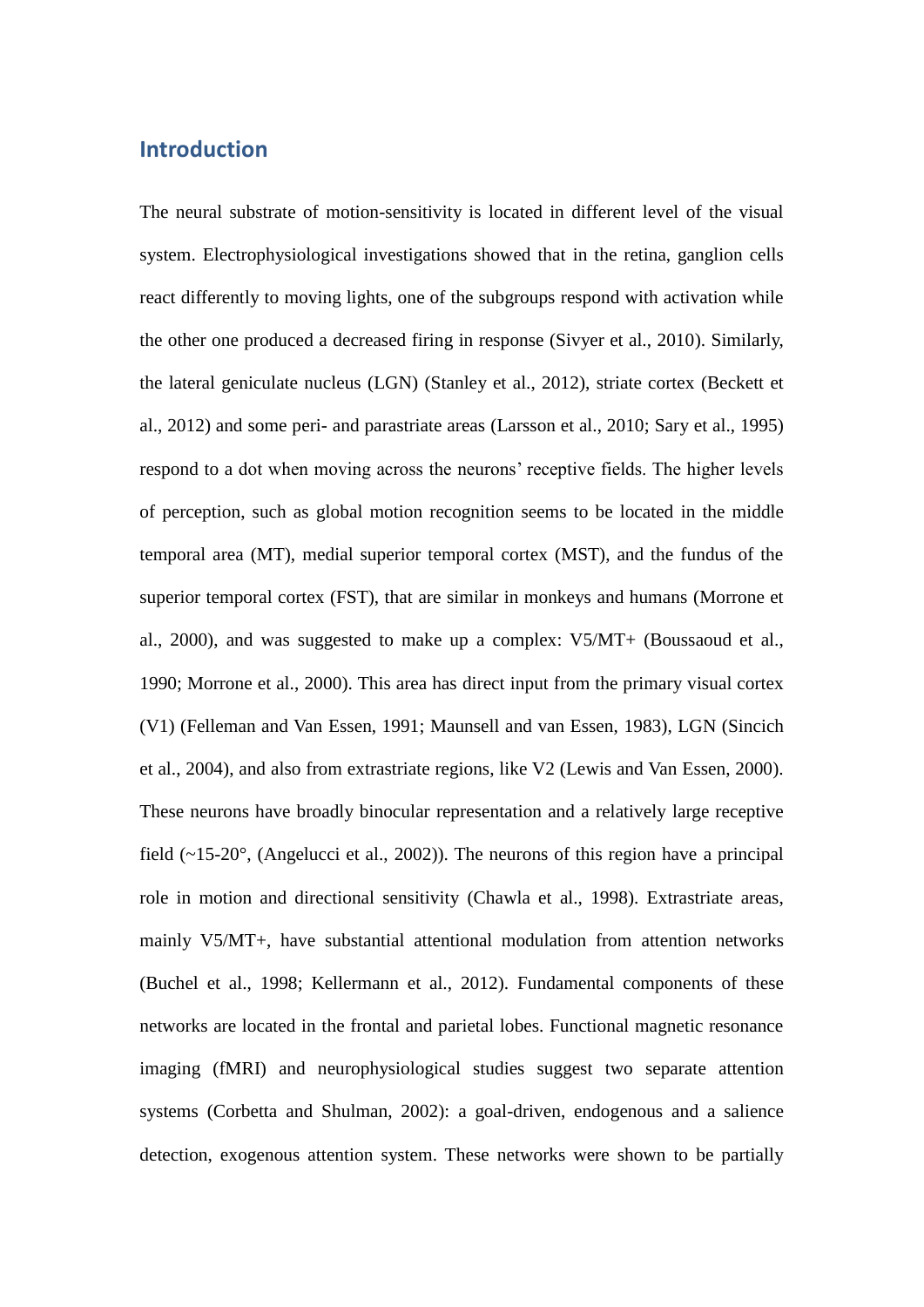segregated in spatial terms also (Corbetta and Shulman, 2002). Goal directed attention includes parts of the intraparietal cortex and superior frontal cortex, while sailence detection network includes the temporoparietal cortex and inferior frontal cortex and lateraled to the right.

Motion transparency (e.g. two motions superimposed on each other) as applied in the form of random dot kinematogram is frequently used to identify motion sensitive cortical regions in functional imaging (Friston et al., 1997) and electrophysiological experiments (Antal et al., 2005; Braunitzer et al., 2012). It gives the opportunity to analyse the integrated action vision in close to real situations. By modulating the attention to the various components of the task one can also reveal the mechanism by which attentional networks interact with motion detection areas (Buchel et al., 1998; Kellermann et al., 2012).

Although functional imaging experiments offer a unique opportunity to examine functional activation in various behavioural conditions, recently it was proposed that behavioural performance is also strongly influenced by the underlying brain structure. It was shown that correlation between the individual structural variability with behavioural performance can identify the involved neuroanatomical structures (Maguire et al., 2000). Moreover, this approach, if white matter structure related parameters are investigated, gives the unique opportunity to identify white matter tracts that can be associated with the certain functions (Floel et al., 2009). Such parameters can be defined by diffusion tensor imaging that may address the integrity of white matter microstructure. Relating the locally measured diffusion parameters with behavioural data was shown to be capable of revealing the coupling of structure and function (Johansen-Berg, 2010).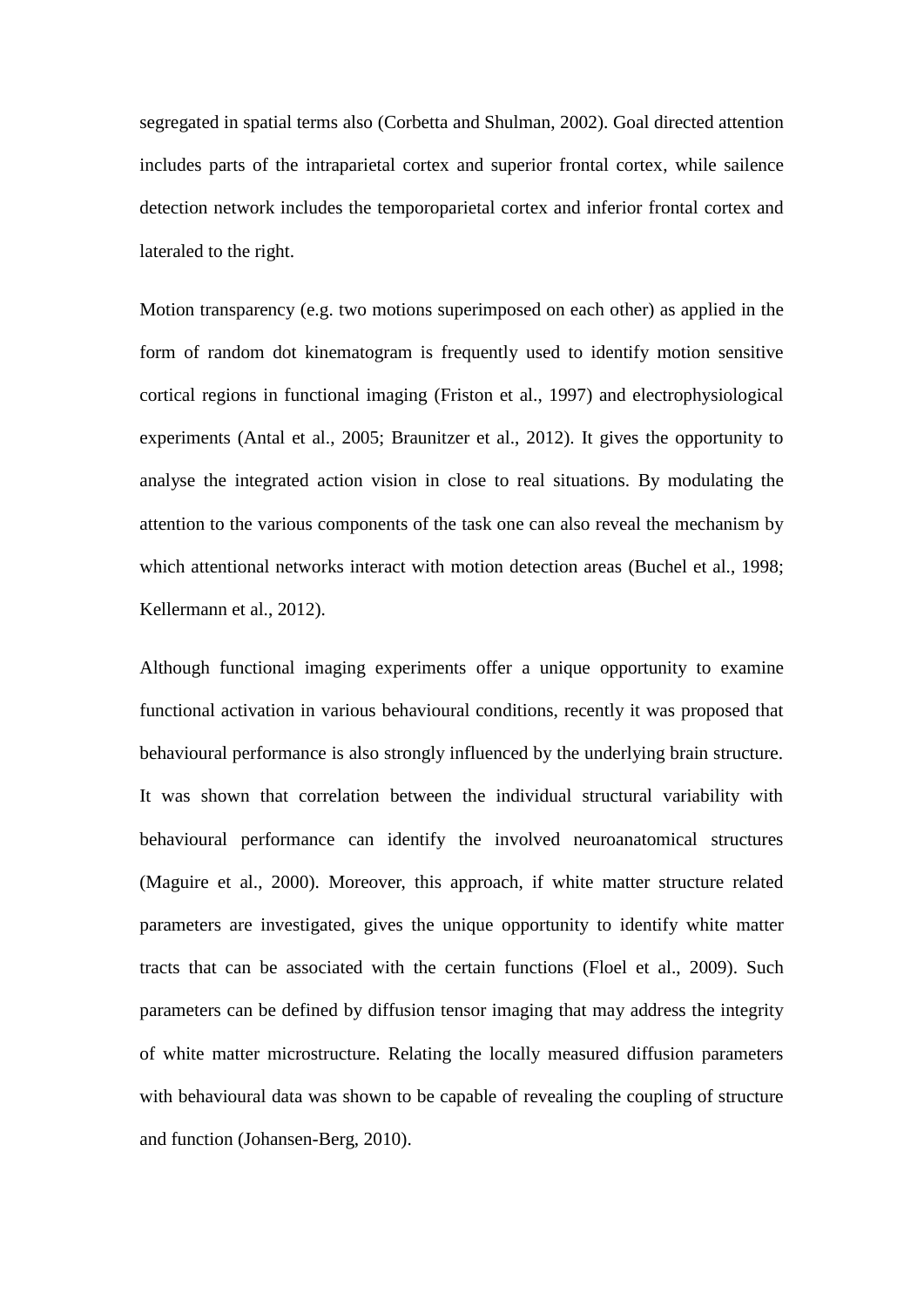Most of our information about the V5/MT+ stems from monkey experiments, human fMRI and PET studies. This kind of knowledge is mostly functional in nature. However, the structural background of motion detection is not sufficiently well known, especially regarding the white matter pathways. In the current study, we aimed to identify the white matter structural background of motion detection. We correlated the intersubject variability for the threshold of detection for coherent motion in a random dot kinematogram paradigm, with white matter diffusion parameters.

## **Methods**

#### **Subjects**

Sixteen healthy subjects were included in the study. The average age was 26.5 (range: 21-40 years). None of them suffered from any neurological or psychiatric diseases. All subjects had normal or corrected-to-normal (20/20) visual acuity.

## **Ethics**

All study participants gave written informed consent in accordance with the Declaration of Helsinki; the study was approved by the ethics committee of the University of Szeged (Ref. no.: 87/2009).

#### **Psychophysical test**

Motion detection threshold was measured with random dot kinematogram. Stimuli were generated with Psychophysics Toolbox Version 3 (http://psychtoolbox.org/), under MatLab (MathWorks, Inc.) on a PC, and presented on a 24-inch LCD monitor at a resolution of 1920 by 1200 pixels and at a 60 Hz refresh rate. The stimuli were 100 moving black dots in random positions with variable coherence rates. Stimuli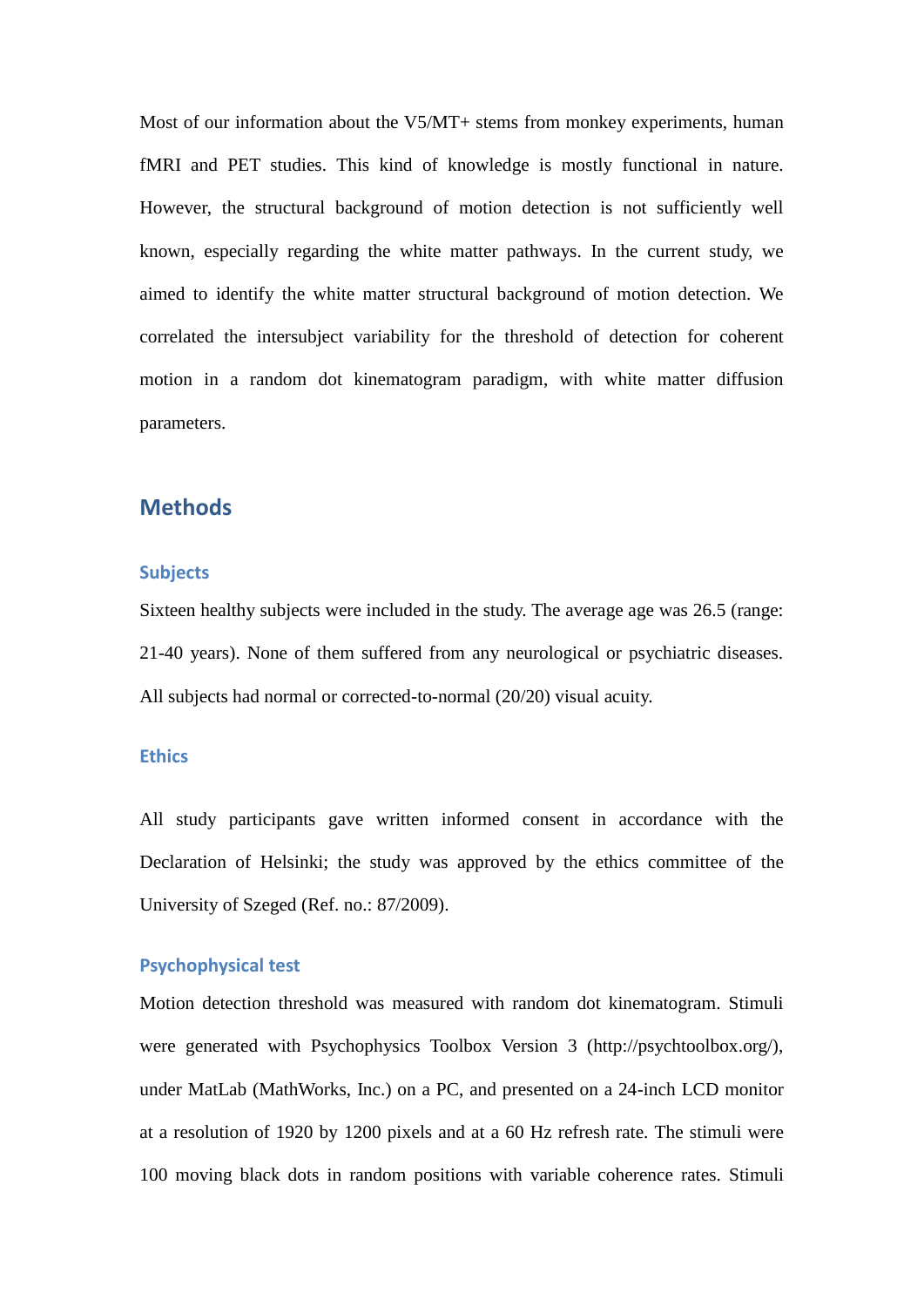were presented on a neutral grey background in a rectangular stimulation field occupying 60% of the whole screen. Subjects were seated at 0.5 m from the screen and the stimulation field subtended an area of 35.74 by 22.34 visual angles. The diameter of each dot was 10 pixels ( $\sim$  3 mm). In each trial a given percentage of the dots moved coherently to the right or to the left, while the rest moved in random directions. After each trial, movement-starting points were regenerated. One trial lasted approximately 0.8 s (50 consecutive frames), during which each dot travelled 38.4 mm. The task of the subjects was to indicate whether the coherently moving dots moved to the left or to the right by pressing the appropriate cursor button on the keyboard. The absolute coherence threshold was determined by the QUEST adaptive threshold seeking algorithm (Watson and Pelli, 1983).

### **Data acquisition:**

Neuroimaging data acquisitions were carried out on a 1.5 T GE Signa Excite HDxt MR Scanner (GE Healthcare, Chalfont St. Giles, UK). Three dimensional spoiled gradient echo images (FSPGR: echo time [TE]: 4.1 ms; repetition time [TR]: 10.276 ms; matrix: 256 \* 256; field of view [FOV]: 25 cm \* 25 cm; flip angel: 15 degree; in-plane resolution: 1 mm \* 1 mm; slice thickness: 1 mm) and 60 directions diffusion-weighted images with 6 non-diffusion-weighted reference volume (TE: 93.8 ms; TR: 16.000 ms; matrix: 96 \* 96; FOV: 23 cm \* 23 cm; flip angle: 90 degree; in-plane resolution: 2.4 mm \* 2.4 mm; slice thickness: 2.4 mm; b: 1000 s/mm 2 ; number of excitations [NEX]: 2; array spatial sensitivity encoding technique [ASSET]) were acquired for all subjects.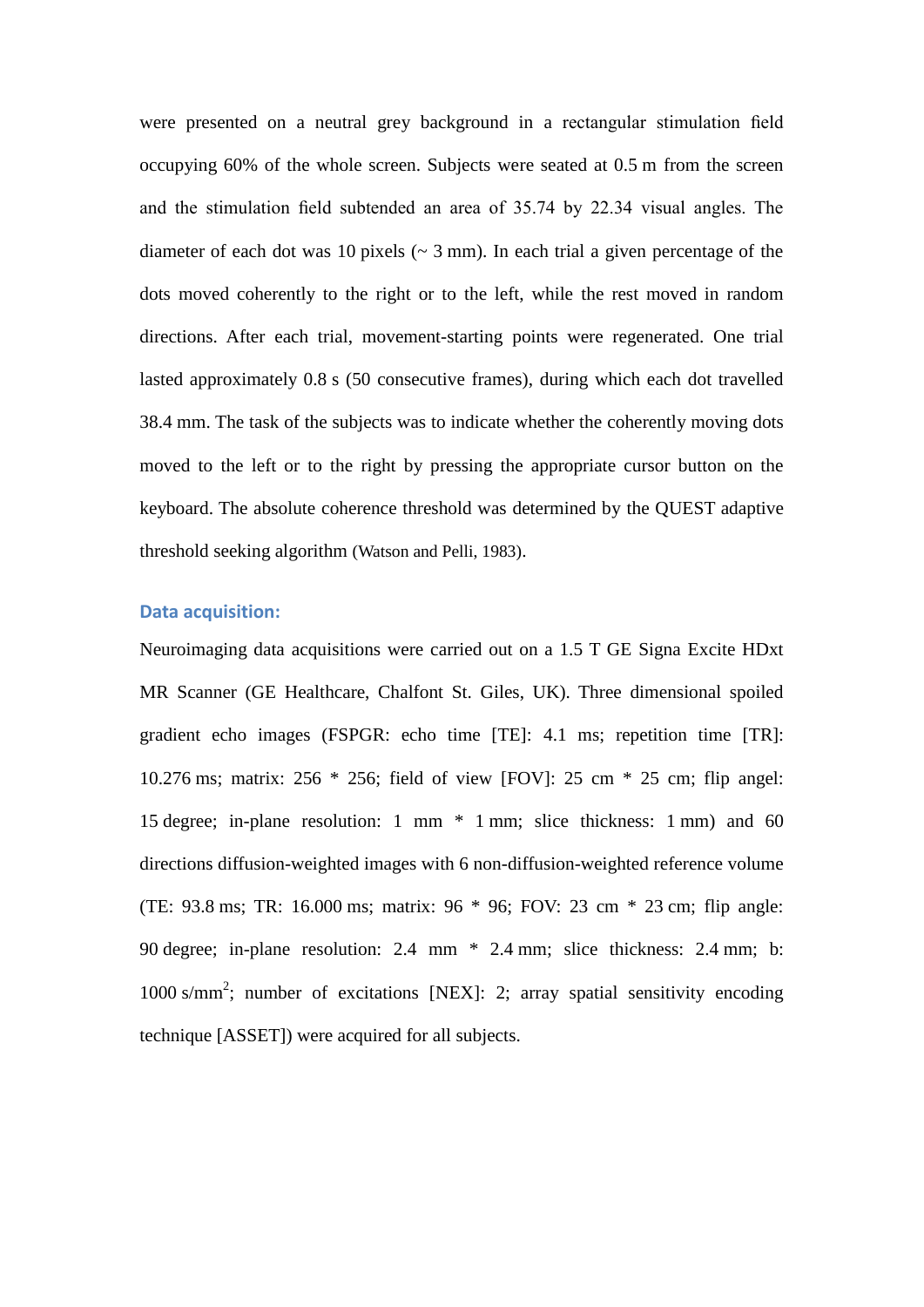#### **Data analysis:**

#### **Correlation of diffusion parameters with behavioral measures**

Diffusion data were corrected for eddy currents and movements artefacts by twelve degree of freedom affine linear registration to the first non-diffusion-weighted reference image. An algorithm included in FMRIB"s Diffusion Toolbox (FDT) of FSL (v.4.0) fit diffusion tensors at each voxel (Smith et al., 2004). Fractional anisotropy (FA) was computed for the whole brain. In order to reduce the possible errors arising from misalignment of the images, we used the Tract Based Spatial Statistics (TBSS) method (Smith et al., 2007). All subjects' FA images were aligned into a common space, using the non-linear registration tool, FNIRT, which use a b-spline representation of the registration warp field. A mean FA image was created and the threshold set at FA=0.2, deriving a mean FA skeleton that represented at the centres of all tracts common to the group. Each subjects' aligned FA data were then projected onto this skeleton and the resulting data fed into voxel-wise cross-subject statistics. Modelling and inference using standard general linear model (GLM) design set-up was accomplished using permutation-based cluster analysis (n=5000) as implemented in FSL software package (Nichols and Holmes, 2002). The design encoded for the motion detection threshold value. Statistical thresholding was carried out with a novel method of Threshold Free Cluster Enhancing (Smith and Nichols, 2009). Since correlation was expected only in well-circumscribed regions of the visual and attention networks, it would be over-conservative to correct for multiple correlations based on the total number of voxels in the skeleton. Hence we used the non-corrected stats thresholded at 1% significance level. Only clusters larger than four voxels were considered for further analysis and discussion.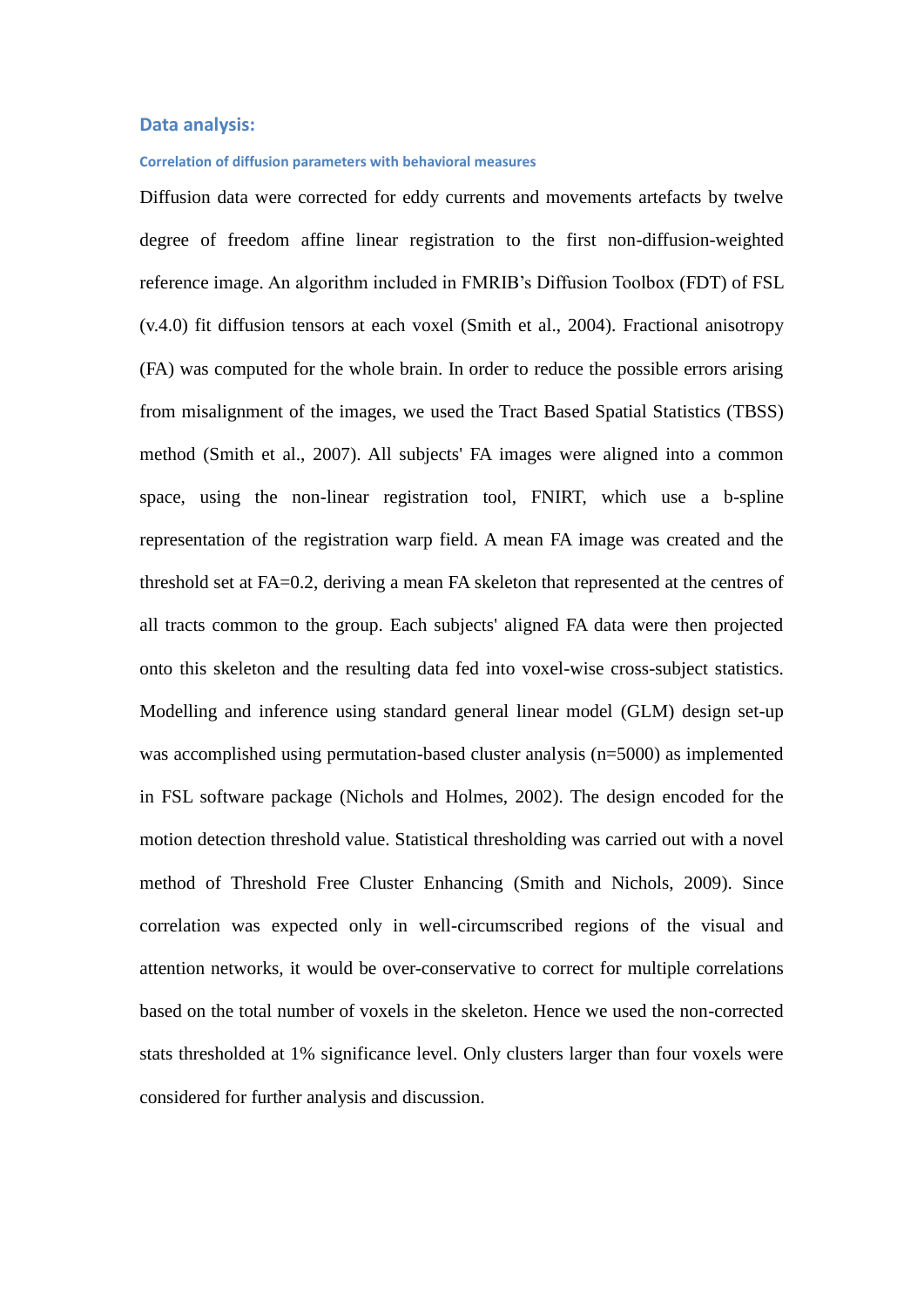#### **Structural connectivity**

Connectivity of the regions showing significant correlation with motion detection threshold was defined by probabilistic tractography (FDT, part of FSL: www.fmrib.ox.ac.uk/fsl/fdt). A Multifibre diffusion model was fitted that estimates probability distribution on the direction of 1 or more fibre populations at each voxel (Behrens et al., 2007). Probabilistic tractography was then performed from any brain voxel by tracing streamline samples through these probabilistic distributions on fibre direction. For tractography, we generated 5000 streamline samples from each seed voxel to build up a connectivity distribution. The number of these samples passing through each brain voxel is interpreted as proportional to the probability of connection to the seed voxel. By fitting a multifibre model to our diffusion data, we were able to trace pathways through regions of fibre crossing (Behrens et al., 2007). Seed masks were the binary masks of the suprathreshold clusters of the TBSS analysis. The result of the tractography was registered to standard space, binarised and summed over subjects for visualisation.

## **Results**

#### **Motion detection threshold**

The mean of motion detection threshold was  $18.87 \pm 5.79$  % coherent motions. Significant positive correlation  $(p<0.01,$  non-corrected) was found between the motion detection threshold and the local FA in the right frontal cortex in the posterior part of the right superior frontal gyrus, right juxta-cortical superior parietal lobule, left parietal white matter, left superior temporal gyrus and left optic radiation (Table 1, Figure 1).

#### **Connectivity of the white matter region having correlated microstructure**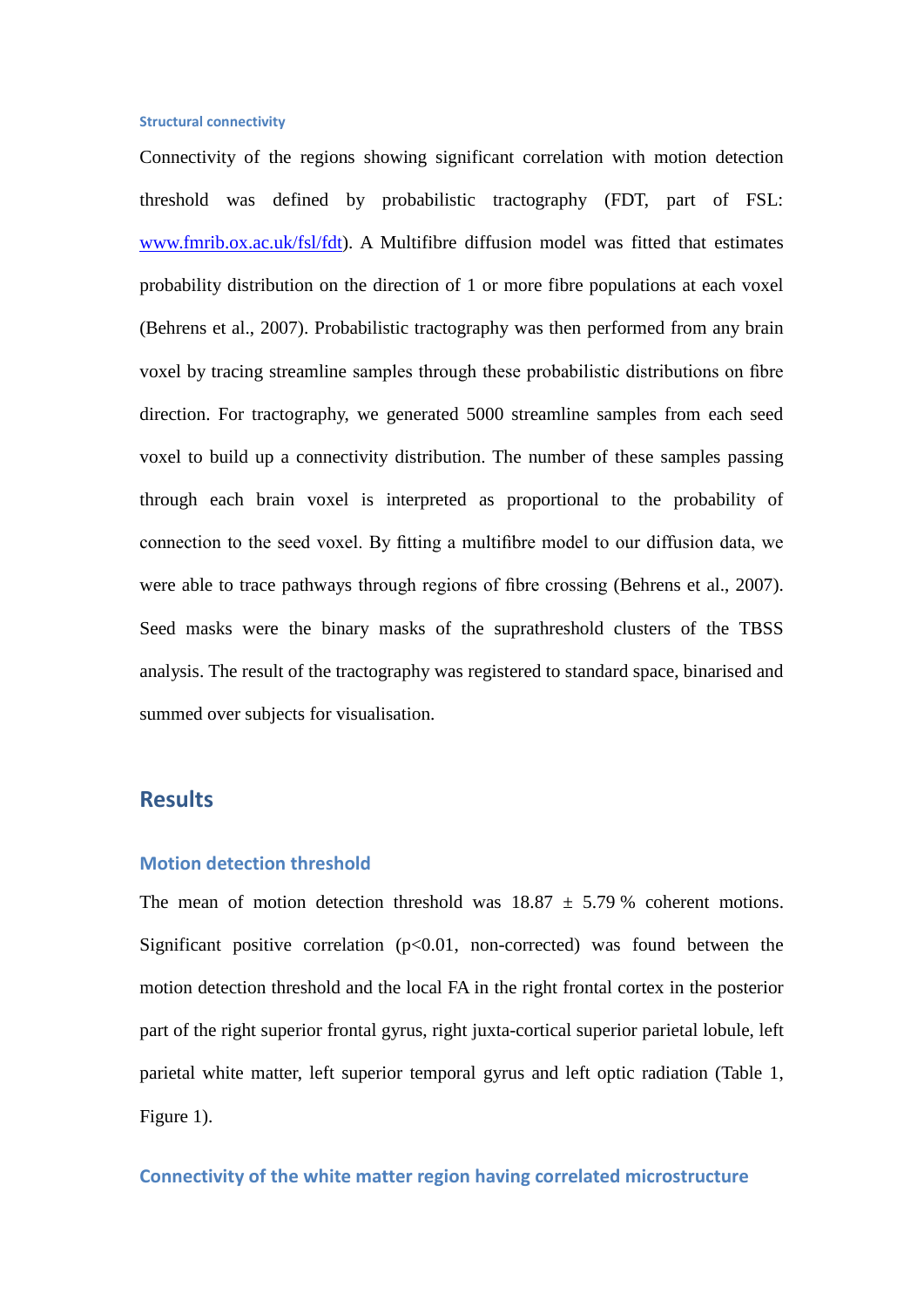#### **with behavioral data**

The right frontal cluster showed strong connections to the identical region in the left hemisphere, to the right cortico-spinal tract and a smaller pathway leading to the right parietal lobe (Figure 1 and Figure 2). The right superior parietal cluster showed the strongest connectivity to the right superior temporal gyrus. The cluster in the left parietal white matter had strong connections to the angular gyrus, frontal white matter (through the putative superior longitudinal fascicle) and to the occipito-temporal junction. The cluster in the superior temporal gyrus had connections to the angular gyrus that further on led to the frontal cortex through the arcuate fascicle and a smaller fibre tract connected the cluster to the parietal white matter under the precuneus (not shown).

## **Discussion**

In this study we showed local correlations between diffusion MRI measured white matter microstructure and coherent motion detection performance. The correlation was found in several regions that can be linked to motion detection and attention function. Our findings showed that there is a substantial correlation between the white matter microstructure and function.

Earlier electrophysiological (Dubner and Zeki, 1971), lesional (Zihl et al., 1983) and imaging studies (Tootell et al., 1995; Zeki et al., 1991) identified motion sensitive visual areas, along the occipital-temporal-parietal axis, which is also known as the dorsal visual stream. Within these, probably the most important is the V5/MT+ complex that was shown to express robust activation in tasks applying moving stimuli. It is important to point out that none of the identified white matter regions in our analysis was along the pathway running from the primary visual areas to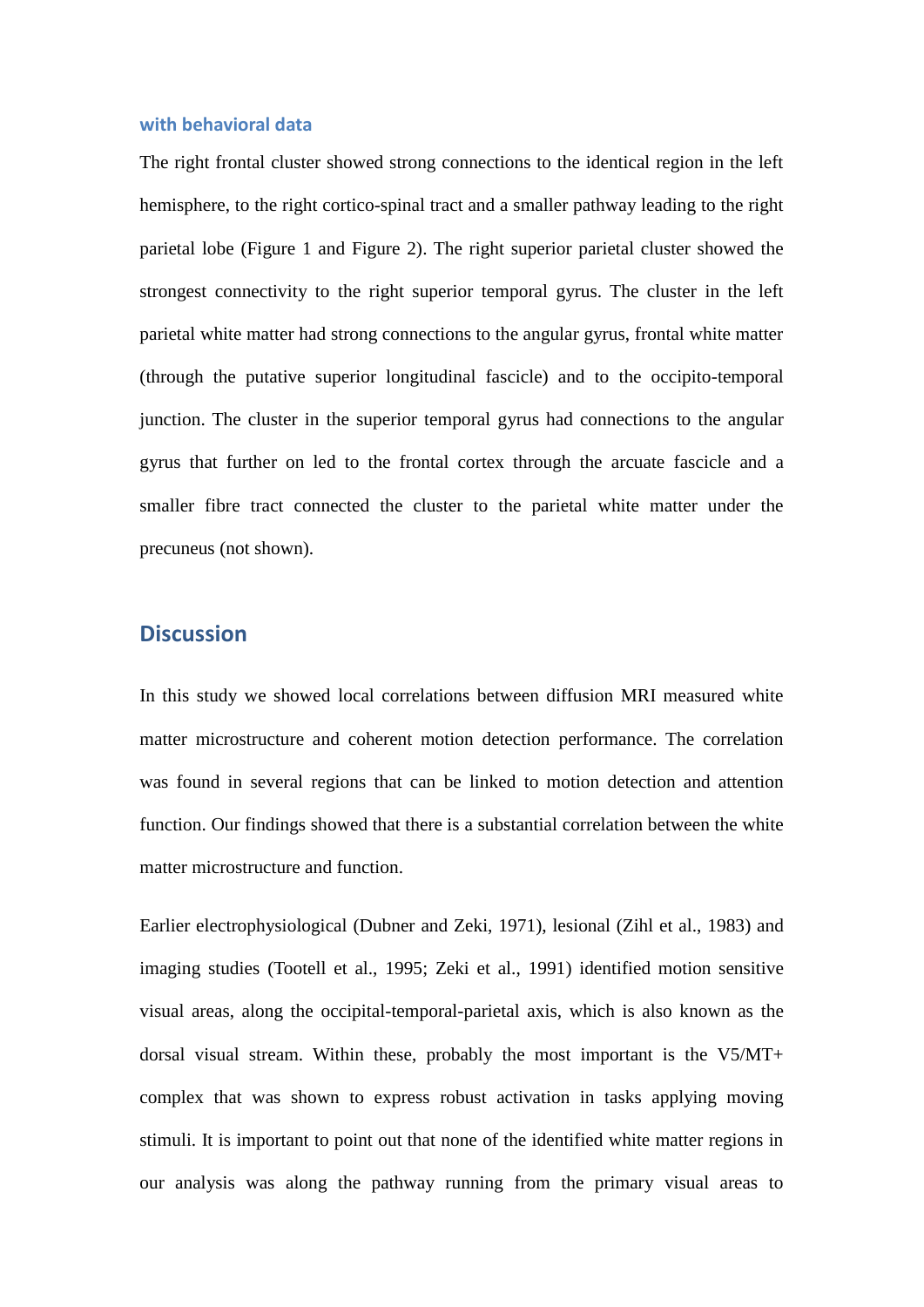V5/MT+. This might represent a highly tuned visual processing system that can effortlessly process the visual information.

However, there was a strong correlation between motion detection threshold and the microstructure of white matter pathways that are connected to regions, which are seemingly identical to those having attention related activity. Such correlation seems feasible, since the detection of a coherent motion in a random noise is highly attention demanding task, hence better performance can be expected in individuals with stronger attentional modulation.

In their seminal paper Buchel et al using similar random dot kinematogram, identified areas related to attention to visual motion (Buchel et al., 1998). The identified areas in the frontal eye field, premotor cortex and posterior parietal cortex showed high correspondence with the cortical regions, to where the white matter regions projected to in our analysis. Corbetta and Shulman proposed a framework for two segregated attentional systems: the dorsal attention network, responsible for goal-directed (topdown) attentional modulation which includes parts of the dorsal parietal cortex (superior parietal lobule, intraparietal sulcus), superior frontal cortex (near or at the frontal eye field - FEF) and the ventral network driven by salient stimuli (bottom-up modulation), including also the temporo-parietal junction and the inferior frontal cortex (Corbetta and Shulman, 2002). Recent investigation were able to find structural correlates of such a separated attention system (Yin et al., 2012). The bottom-up orienting function was negatively correlated with cortical thickness in the angular gyrus and the superior parietal lobule and mean diffusivity under the inferior parietal lobe. Contrary, the alerting, putatively top-down attention function was correlated with fractional anisotropy in the superior frontal region (the white matter under the frontal-eye field, similar to what our analysis yielded).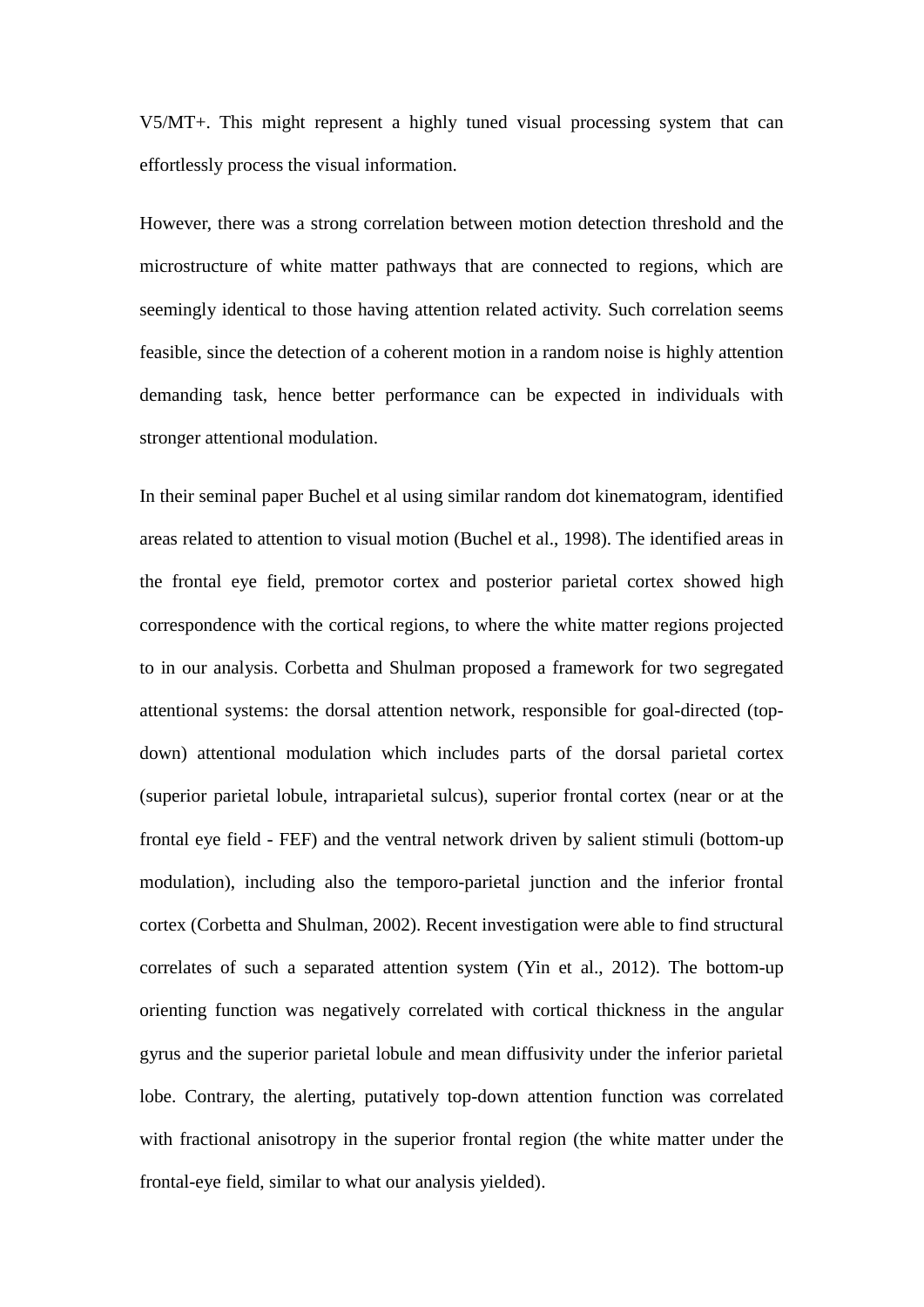Interestingly, in our analysis correlation was found with motion detection threshold in white matter tracts that overlap with both the dorsal and ventral attention systems. This is not surprising, since continuous attention is directed to the moving dot pattern during the experiment and the ventral salience system might also activate when the coherent motion pattern is finally detected. Moreover, recent reports showed that segregated branches of the superior longitudinal fascicle are involved in the two attention networks (Thiebaut de Schotten et al., 2011). The cortical projection of the most dorsal branch overlaps with the dorsal attention network and the projections of the most ventral part overlaps with the ventral attention network. In contrast, the projection of a third branch of the superior longitudinal fascicle overlaps partially with the dorsal as well as with the ventral attention network. This structural link might suggest a communication between the two systems and redirects goal-directed attention mediated by the dorsal network to the events identified as salient by the ventral network (Corbetta and Shulman, 2002; Thiebaut de Schotten et al., 2011). Recent findings (Gruber et al., 2010) and an integrative theory of mind (Abu-Akel and Shamay-Tsoory, 2011) suggest the importance of the interaction in both systems, where the temporo-parietal junction plays an important role of connection and shifting of mental states and orientation. Caclin and co-workers (Caclin et al., 2012) in their recently published paper suggested a hypothesis that V5/MT+ response depends on the dorsal/ventral interactions. Further evidences showed temporo-parietal junction involvement of both attentional networks (Chica et al., 2011).

It was also shown in previous imaging and electrophysiological studies that the activity of V5/MT+ is strongly modulated by attention (Buchel et al., 1998; O'Craven et al., 1997; Treue and Maunsell, 1996). Functional and effective connectivity analyses suggested that the attentional modulation arising from modulation of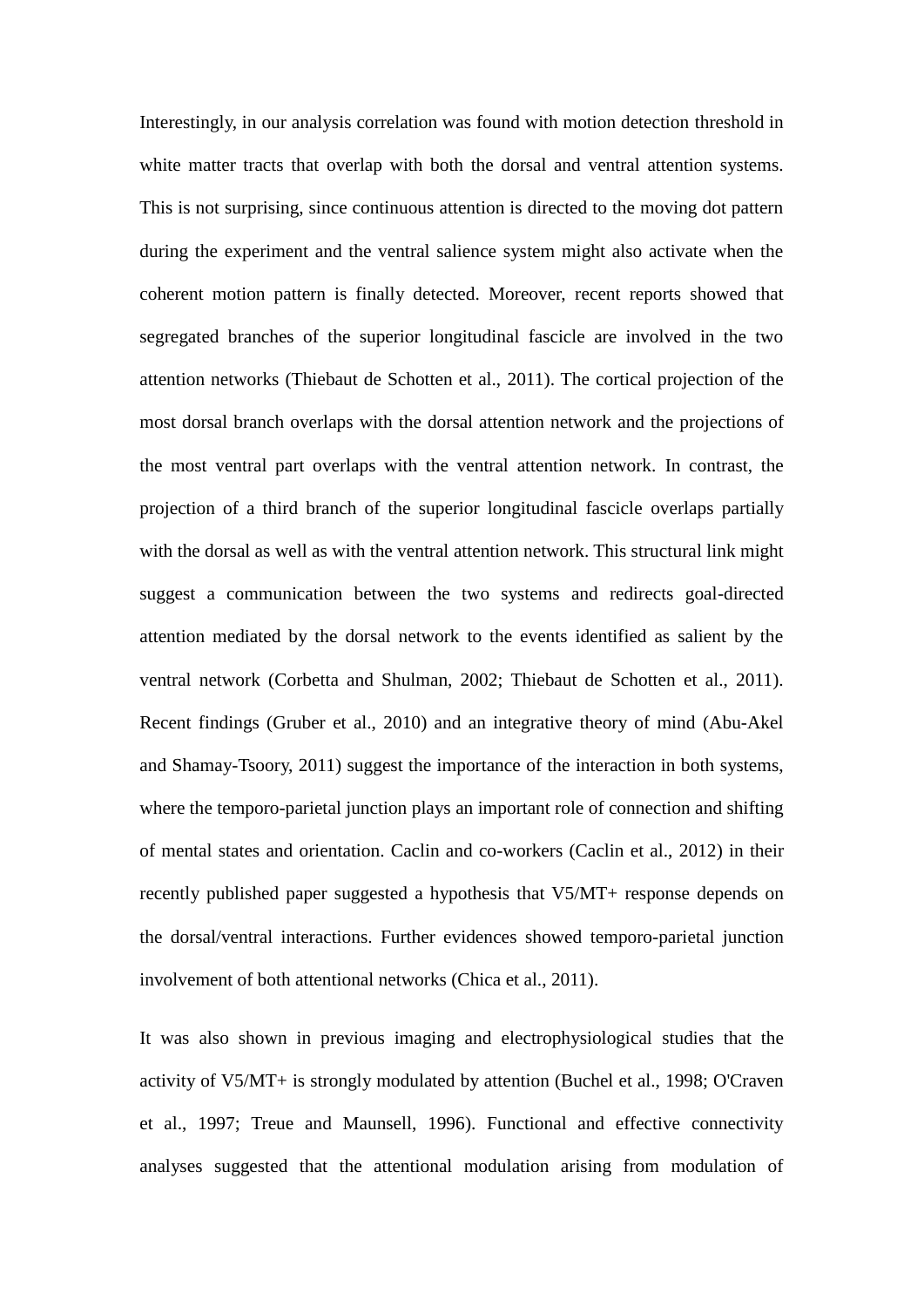connectivity strength within a network containing visual, parietal and frontal regions (Buchel and Friston, 1997; Marreiros et al., 2008). Functional connectivity studies debated the possible site of attentional modulation (Buchel and Friston, 1997; Friston et al., 1997; Penny et al., 2004). Recently a two-state dynamic causal modelling analysis suggested that modulation of forward connections from V1 to V5 are crucial in attention to visual motion (Marreiros et al., 2008). Our results seem somewhat contradictory. The performance on the attention demanding motion detection task correlated with the integrity of white matter tracts within the attention networks rather than those paths connecting the attention networks to visual regions or connecting various visual areas. This could suggest that the bottom line of the performance on the motion detection task is the "structural integrity" of the attentional networks.

Functional imaging is the classical approach to identify the structures behind certain brain function. Recently, by refined imaging and analysis methods it becomes possible to correlate brain structural variation with variations in behavioural measures (Johansen-Berg, 2009; Johansen-Berg, 2010). The relevance of white matter diffusion properties in certain behavioural performances are not yet clear, but nerve diameter and myelination that relates to the microstructure measurable with DTI, can relate to conduction velocity and dispersion of the neuronal signal (Hodgkin and Huxley, 1952). Along these lines, it was showed that greater BOLD response in the visual cortex correlated with higher FA in the optic radiations (Toosy et al., 2004). Higher FA detectable in corpus callosum if better the bimanual coordination (Johansen-Berg et al., 2007). Training induced FA increase was detected in the intraparietal sulcus (Scholz et al., 2009).

Our study is certainly not without limitations. The correlation of white matter structural connectivity and functional and effective connectivity needs further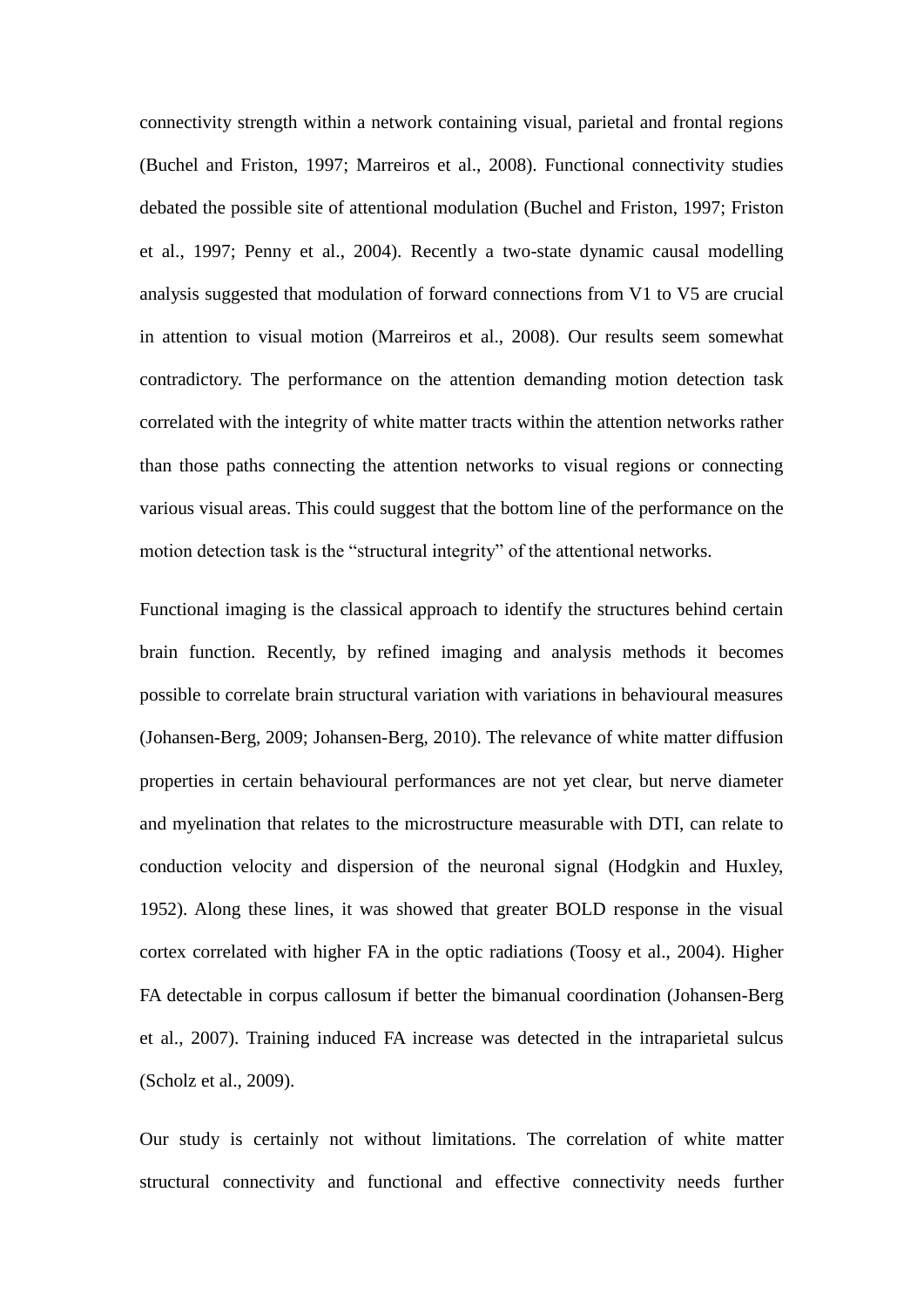investigation. Additionally, modulating the attentional component of the motion detection task may reveal further characteristics of the network. Furthermore, the TBSS approach restricts the analysis to the core of the white matter fibre bundles, in order to eliminate the errors arising from miss-registration, but neglects the periphery of the tracts (Smith et al., 2006).

We hope our results may help to better the understanding of visual perception, the mechanism of motion detection and that this would help to put the pathomechanism of neglect and other attention related disorders into perspective.

#### **Acknowledgement**

The study was supported by the "Neuroscience Research Group of the Hungarian Academy of Sciences and University of Szeged", project FNUSA-ICRC (no. CZ.1.05/1.1.00/02.0123) from the European Regional Development Fund and an OTKA [PD 104715] grant. The publication is supported by the European Union and co-funded by the European Social Fund. (Project title: "Telemedicine-focused research activities in the field of Mathematics, Informatics and Medical sciences" Project number: TÁMOP-4.2.2.A-11/1/KONV-2012-0073). This research was supported by the European Union and the State of Hungary, co-financed by the European Social Fund in the framework of TÁMOP 4.2.4. A/2-11-1-2012-0001 'National Excellence Program'.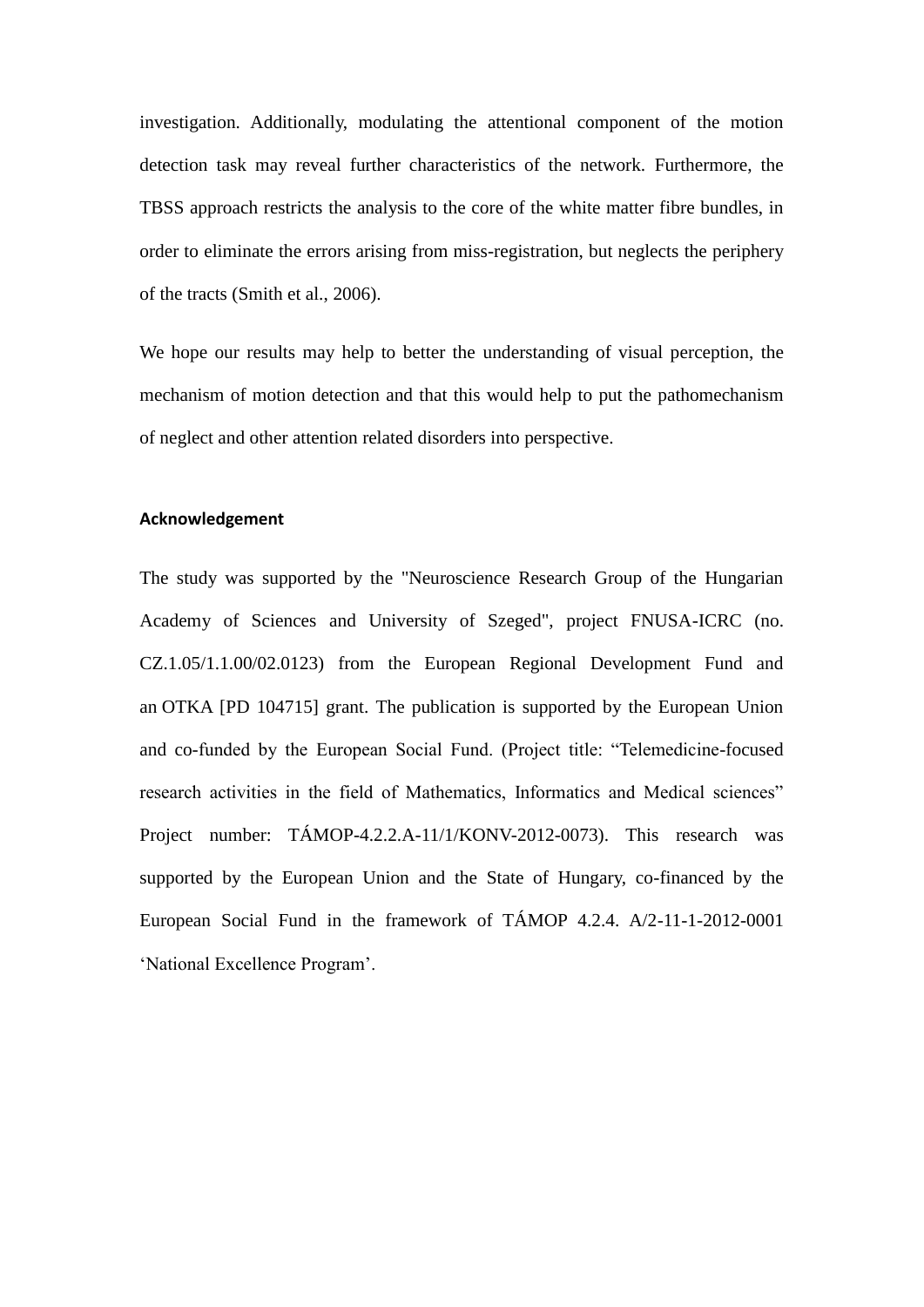References

- Abu-Akel, A., Shamay-Tsoory, S., 2011. Neuroanatomical and neurochemical bases of theory of mind. Neuropsychologia. 49**,** 2971-84.
- Angelucci, A., Levitt, J.B., Walton, E.J., Hupe, J.M., Bullier, J., Lund, J.S., 2002. Circuits for local and global signal integration in primary visual cortex. J Neurosci. 22**,** 8633-46.
- Antal, A., Temme, J., Nitsche, M.A., Varga, E.T., Lang, N., Paulus, W., 2005. Altered motion perception in migraineurs: evidence for interictal cortical hyperexcitability. Cephalalgia. 25**,** 788-94.
- Beckett, A., Peirce, J.W., Sanchez-Panchuelo, R.M., Francis, S., Schluppeck, D., 2012. Contribution of large scale biases in decoding of direction-of-motion from high-resolution fMRI data in human early visual cortex. Neuroimage. 63**,** 1623-1632.
- Behrens, T.E., Berg, H.J., Jbabdi, S., Rushworth, M.F., Woolrich, M.W., 2007. Probabilistic diffusion tractography with multiple fibre orientations: What can we gain? Neuroimage. 34**,** 144-55.
- Boussaoud, D., Ungerleider, L.G., Desimone, R., 1990. Pathways for motion analysis: cortical connections of the medial superior temporal and fundus of the superior temporal visual areas in the macaque. J Comp Neurol. 296**,** 462-95.
- Braunitzer, G., Rokszin, A., Kobor, J., Benedek, G., Nagy, A., Kincses, Z.T., 2012. Delayed development of visual motion processing in childhood migraine. Cephalalgia. 32**,** 492-6.
- Buchel, C., Friston, K.J., 1997. Modulation of connectivity in visual pathways by attention: cortical interactions evaluated with structural equation modelling and fMRI. Cereb Cortex. 7**,** 768-78.
- Buchel, C., Josephs, O., Rees, G., Turner, R., Frith, C.D., Friston, K.J., 1998. The functional anatomy of attention to visual motion. A functional MRI study. Brain. 121 ( Pt 7)**,** 1281-94.
- Caclin, A., Paradis, A.L., Lamirel, C., Thirion, B., Artiges, E., Poline, J.B., Lorenceau, J., 2012. Perceptual alternations between unbound moving contours and bound shape motion engage a ventral/dorsal interplay. J Vis. 12.
- Chawla, D., Phillips, J., Buechel, C., Edwards, R., Friston, K.J., 1998. Speeddependent motion-sensitive responses in V5: an fMRI study. Neuroimage. 7**,** 86-96.
- Chica, A.B., Bartolomeo, P., Valero-Cabre, A., 2011. Dorsal and ventral parietal contributions to spatial orienting in the human brain. J Neurosci. 31**,** 8143-9.
- Corbetta, M., Shulman, G.L., 2002. Control of goal-directed and stimulus-driven attention in the brain. Nat Rev Neurosci. 3**,** 201-15.
- Dubner, R., Zeki, S.M., 1971. Response properties and receptive fields of cells in an anatomically defined region of the superior temporal sulcus in the monkey. Brain Res. 35**,** 528-32.
- Felleman, D.J., Van Essen, D.C., 1991. Distributed hierarchical processing in the primate cerebral cortex. Cereb Cortex. 1**,** 1-47.
- Floel, A., de Vries, M.H., Scholz, J., Breitenstein, C., Johansen-Berg, H., 2009. White matter integrity in the vicinity of Broca's area predicts grammar learning success. Neuroimage. 47**,** 1974-81.
- Friston, K.J., Buechel, C., Fink, G.R., Morris, J., Rolls, E., Dolan, R.J., 1997. Psychophysiological and modulatory interactions in neuroimaging. Neuroimage. 6**,** 218-29.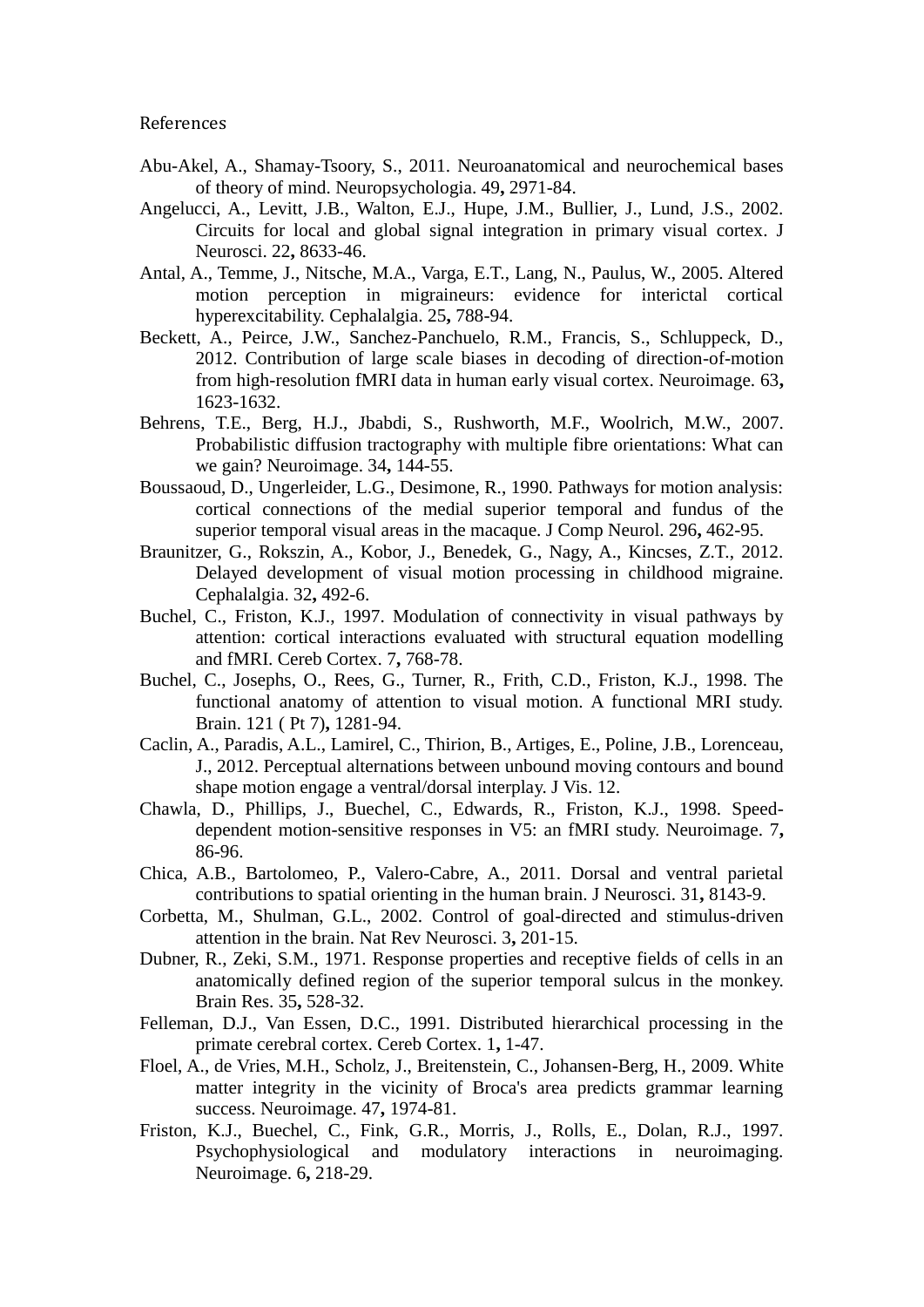- Gruber, O., Diekhof, E.K., Kirchenbauer, L., Goschke, T., 2010. A neural system for evaluating the behavioural relevance of salient events outside the current focus of attention. Brain Res. 1351**,** 212-21.
- Hodgkin, A.L., Huxley, A.F., 1952. Propagation of electrical signals along giant nerve fibers. Proc R Soc Lond B Biol Sci. 140**,** 177-83.
- Johansen-Berg, H., Della-Maggiore, V., Behrens, T.E., Smith, S.M., Paus, T., 2007. Integrity of white matter in the corpus callosum correlates with bimanual coordination skills. Neuroimage. 36 Suppl 2**,** T16-21.
- Johansen-Berg, H., 2009. Imaging the relationship between structure, function and behaviour in the human brain. Brain Struct Funct. 213**,** 499-500.
- Johansen-Berg, H., 2010. Behavioural relevance of variation in white matter microstructure. Curr Opin Neurol. 23**,** 351-8.
- Kellermann, T., Regenbogen, C., De Vos, M., Mossnang, C., Finkelmeyer, A., Habel, U., 2012. Effective connectivity of the human cerebellum during visual attention. J Neurosci. 32**,** 11453-60.
- Larsson, J., Heeger, D.J., Landy, M.S., 2010. Orientation selectivity of motionboundary responses in human visual cortex. J Neurophysiol. 104**,** 2940-50.
- Lewis, J.W., Van Essen, D.C., 2000. Corticocortical connections of visual, sensorimotor, and multimodal processing areas in the parietal lobe of the macaque monkey. J Comp Neurol. 428**,** 112-37.
- Maguire, E.A., Gadian, D.G., Johnsrude, I.S., Good, C.D., Ashburner, J., Frackowiak, R.S., Frith, C.D., 2000. Navigation-related structural change in the hippocampi of taxi drivers. Proc Natl Acad Sci U S A. 97**,** 4398-403.
- Marreiros, A.C., Kiebel, S.J., Friston, K.J., 2008. Dynamic causal modelling for fMRI: a two-state model. Neuroimage. 39**,** 269-78.
- Maunsell, J.H., van Essen, D.C., 1983. The connections of the middle temporal visual area (MT) and their relationship to a cortical hierarchy in the macaque monkey. J Neurosci. 3**,** 2563-86.
- Morrone, M.C., Tosetti, M., Montanaro, D., Fiorentini, A., Cioni, G., Burr, D.C., 2000. A cortical area that responds specifically to optic flow, revealed by fMRI. Nat Neurosci. 3**,** 1322-8.
- Nichols, T.E., Holmes, A.P., 2002. Nonparametric permutation tests for functional neuroimaging: a primer with examples. Hum Brain Mapp. 15**,** 1-25.
- O'Craven, K.M., Rosen, B.R., Kwong, K.K., Treisman, A., Savoy, R.L., 1997. Voluntary attention modulates fMRI activity in human MT-MST. Neuron. 18**,** 591-8.
- Penny, W.D., Stephan, K.E., Mechelli, A., Friston, K.J., 2004. Comparing dynamic causal models. Neuroimage. 22**,** 1157-72.
- Sary, G., Vogels, R., Kovacs, G., Orban, G.A., 1995. Responses of monkey inferior temporal neurons to luminance-, motion-, and texture-defined gratings. J Neurophysiol. 73**,** 1341-54.
- Scholz, J., Klein, M.C., Behrens, T.E., Johansen-Berg, H., 2009. Training induces changes in white-matter architecture. Nat Neurosci. 12**,** 1370-1.
- Sincich, L.C., Park, K.F., Wohlgemuth, M.J., Horton, J.C., 2004. Bypassing V1: a direct geniculate input to area MT. Nat Neurosci. 7**,** 1123-8.
- Sivyer, B., van Wyk, M., Vaney, D.I., Taylor, W.R., 2010. Synaptic inputs and timing underlying the velocity tuning of direction-selective ganglion cells in rabbit retina. J Physiol. 588**,** 3243-53.
- Smith, S.M., Jenkinson, M., Woolrich, M.W., Beckmann, C.F., Behrens, T.E., Johansen-Berg, H., Bannister, P.R., De Luca, M., Drobnjak, I., Flitney, D.E.,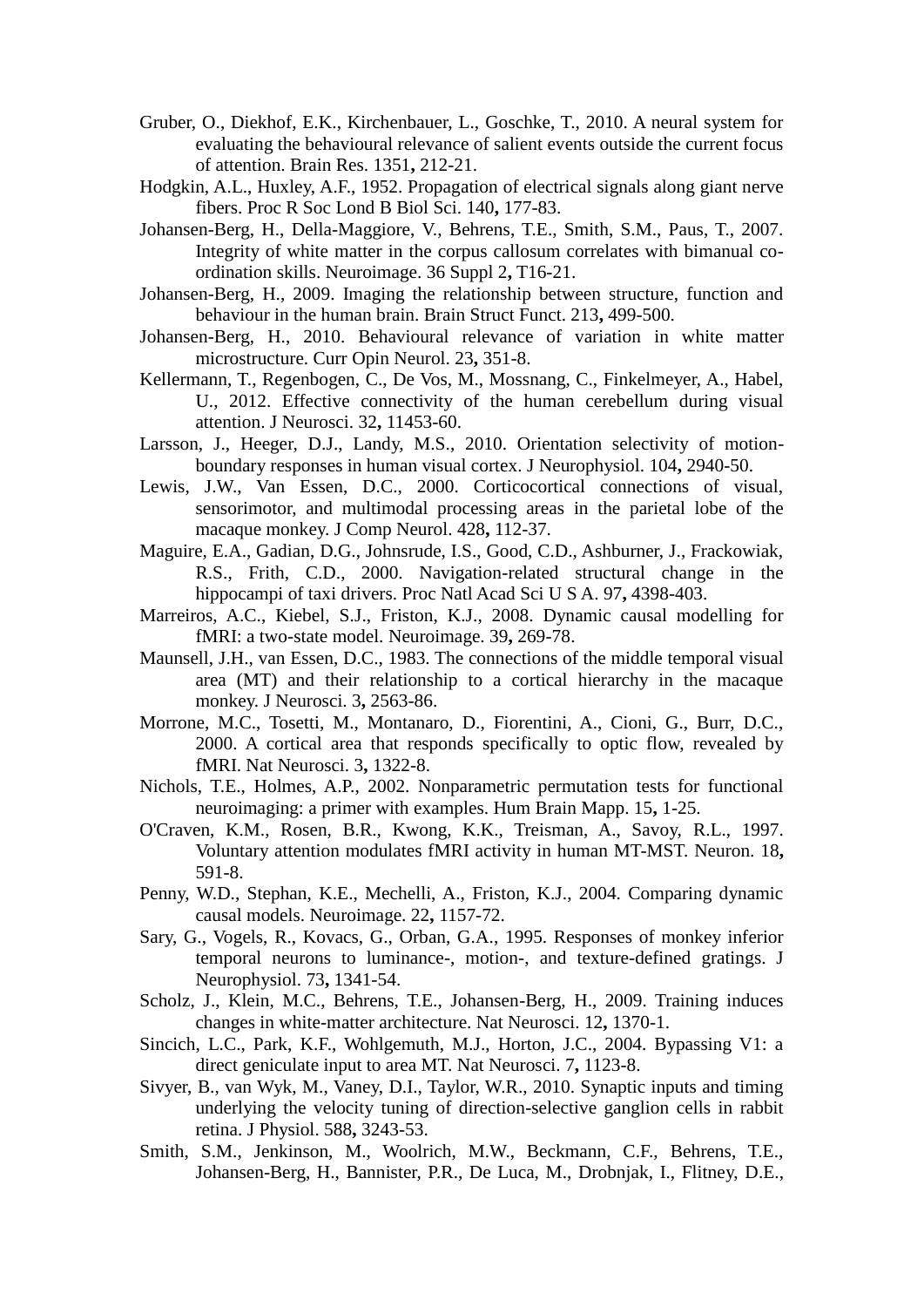Niazy, R.K., Saunders, J., Vickers, J., Zhang, Y., De Stefano, N., Brady, J.M., Matthews, P.M., 2004. Advances in functional and structural MR image analysis and implementation as FSL. Neuroimage. 23 Suppl 1**,** S208-19.

- Smith, S.M., Jenkinson, M., Johansen-Berg, H., Rueckert, D., Nichols, T.E., Mackay, C.E., Watkins, K.E., Ciccarelli, O., Cader, M.Z., Matthews, P.M., Behrens, T.E., 2006. Tract-based spatial statistics: voxelwise analysis of multi-subject diffusion data. Neuroimage. 31**,** 1487-505.
- Smith, S.M., Johansen-Berg, H., Jenkinson, M., Rueckert, D., Nichols, T.E., Miller, K.L., Robson, M.D., Jones, D.K., Klein, J.C., Bartsch, A.J., Behrens, T.E., 2007. Acquisition and voxelwise analysis of multi-subject diffusion data with tract-based spatial statistics. Nat Protoc. 2**,** 499-503.
- Smith, S.M., Nichols, T.E., 2009. Threshold-free cluster enhancement: addressing problems of smoothing, threshold dependence and localisation in cluster inference. Neuroimage. 44**,** 83-98.
- Stanley, G.B., Jin, J., Wang, Y., Desbordes, G., Wang, Q., Black, M.J., Alonso, J.M., 2012. Visual orientation and directional selectivity through thalamic synchrony. J Neurosci. 32**,** 9073-88.
- Thiebaut de Schotten, M., Dell'Acqua, F., Forkel, S.J., Simmons, A., Vergani, F., Murphy, D.G., Catani, M., 2011. A lateralized brain network for visuospatial attention. Nat Neurosci. 14**,** 1245-6.
- Toosy, A.T., Ciccarelli, O., Parker, G.J., Wheeler-Kingshott, C.A., Miller, D.H., Thompson, A.J., 2004. Characterizing function-structure relationships in the human visual system with functional MRI and diffusion tensor imaging. Neuroimage. 21**,** 1452-63.
- Tootell, R.B., Reppas, J.B., Dale, A.M., Look, R.B., Sereno, M.I., Malach, R., Brady, T.J., Rosen, B.R., 1995. Visual motion aftereffect in human cortical area MT revealed by functional magnetic resonance imaging. Nature. 375**,** 139-41.
- Treue, S., Maunsell, J.H., 1996. Attentional modulation of visual motion processing in cortical areas MT and MST. Nature. 382**,** 539-41.
- Watson, A.B., Pelli, D.G., 1983. QUEST: a Bayesian adaptive psychometric method. Percept Psychophys. 33**,** 113-20.
- Yin, X., Zhao, L., Xu, J., Evans, A.C., Fan, L., Ge, H., Tang, Y., Khundrakpam, B., Wang, J., Liu, S., 2012. Anatomical substrates of the alerting, orienting and executive control components of attention: focus on the posterior parietal lobe. PLoS One. 7**,** e50590.
- Zeki, S., Watson, J.D., Lueck, C.J., Friston, K.J., Kennard, C., Frackowiak, R.S., 1991. A direct demonstration of functional specialization in human visual cortex. J Neurosci. 11**,** 641-9.
- Zihl, J., von Cramon, D., Mai, N., 1983. Selective disturbance of movement vision after bilateral brain damage. Brain. 106 (Pt 2)**,** 313-40.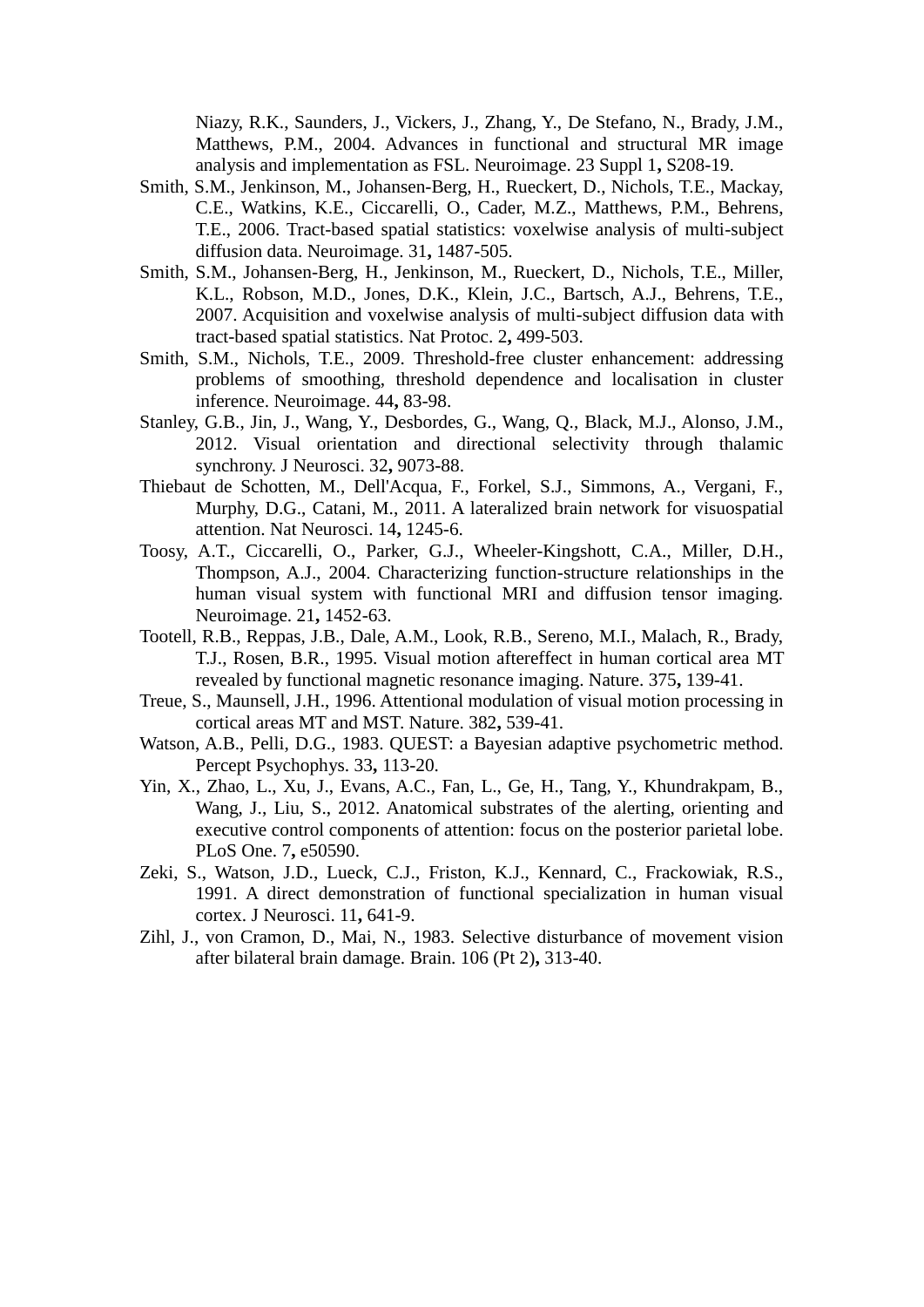#### **Figure legends**

## **Figure 1. Correlation of white matter microstructure with motion detection threshold and the connectivity of regions.**

Upper row show regions of significant correlation between voxel-wise fractional anisotropy and motion detection threshold  $(p<0.01$ , uncorrected, clusters are thickened for better visualisation). Statistical images are overlaid on the FMRIB58 standard brain. Lower row indicate the connectivity of the regions in the upper row. Individual probabilistic tractography is thresholded at 500 particle, binarised and summed across subjects. Various thresholds are chosen for each tractography results for better visualization. See text for the description of the regions and pathways.

## **Figure 2. Pathways running through the white matter regions showing significant correlation between microstructure and behavioral measures.**

Lower image indicate the pathways, the upper two images (right and left view) the cortical projections. The inferior and medial branch of the superior longitudinal fascicle on the left indicated in blue and green. The superior branch of the right superior longitudinal fascicle and part of the cortico-spinal tract originating from the putative frontal-eye-field indicated in red. The connection on the right, between the superior parietal lobule and the superior temporal gyrus is indicated in brown.

#### **Table 1. Regions show correlation with white matter structural integrity.**

Location and size of the associated regions and the standard MNI-based coordinates are shown.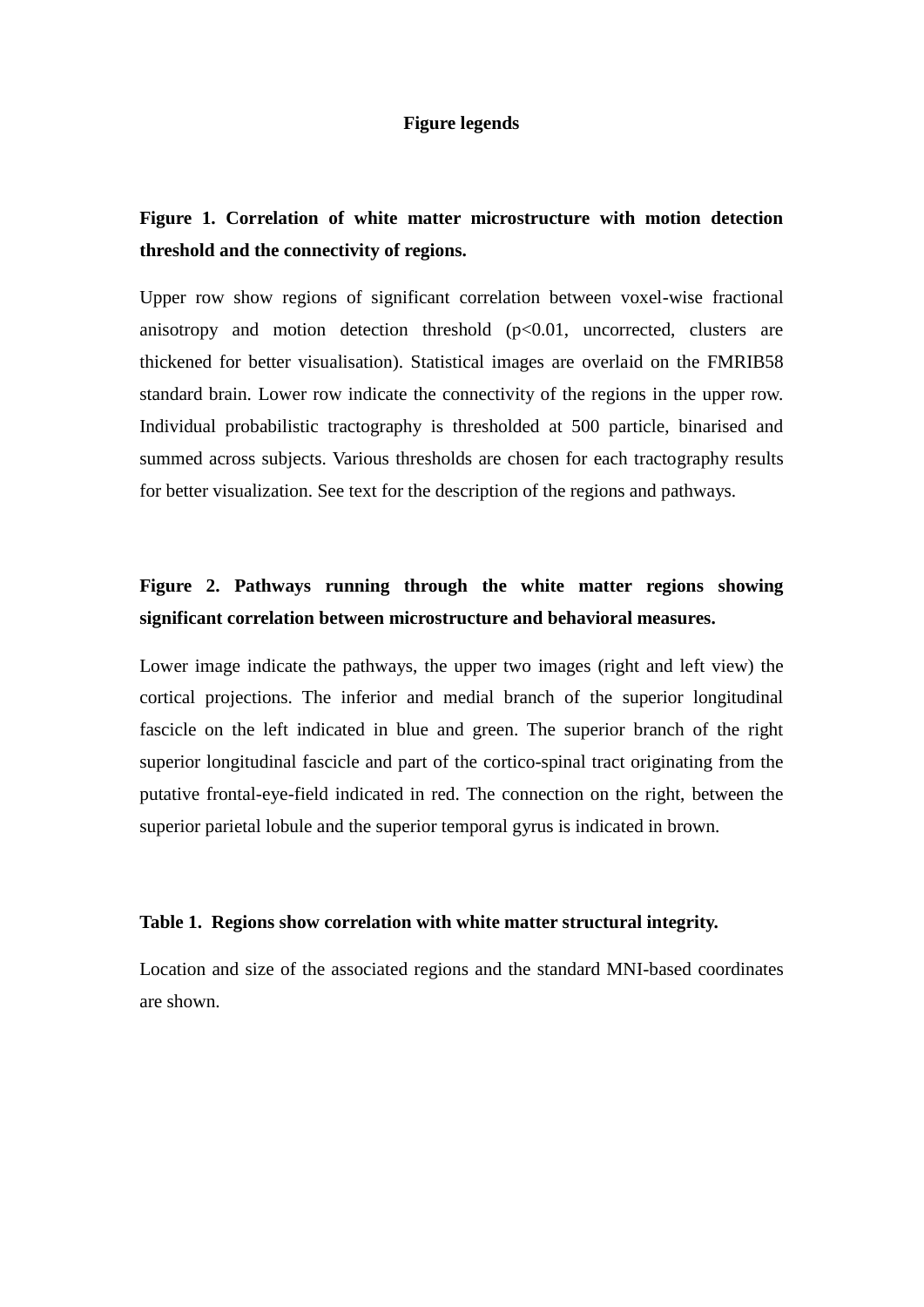**Figure Click here to download Figure: Figure\_1.eps**

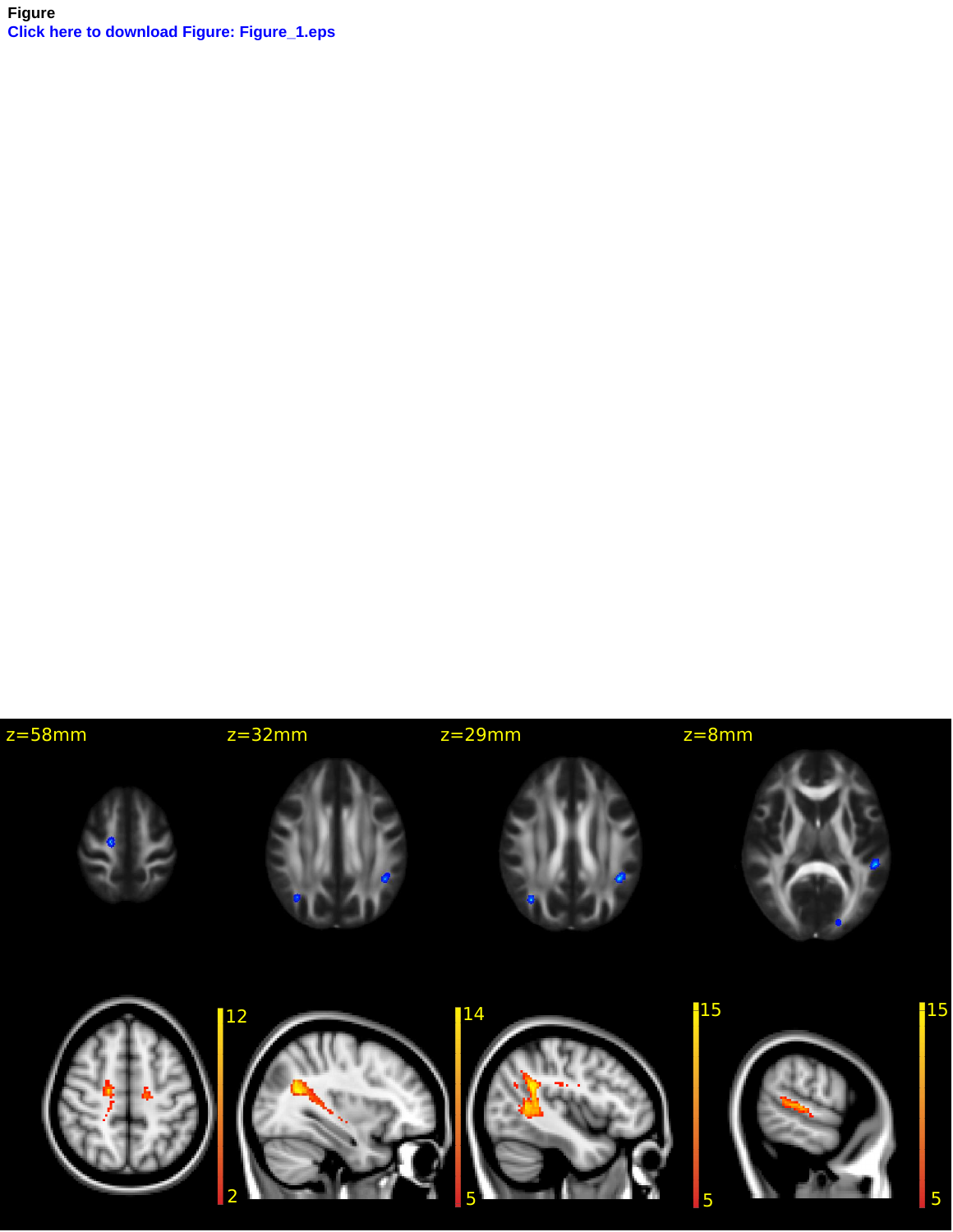